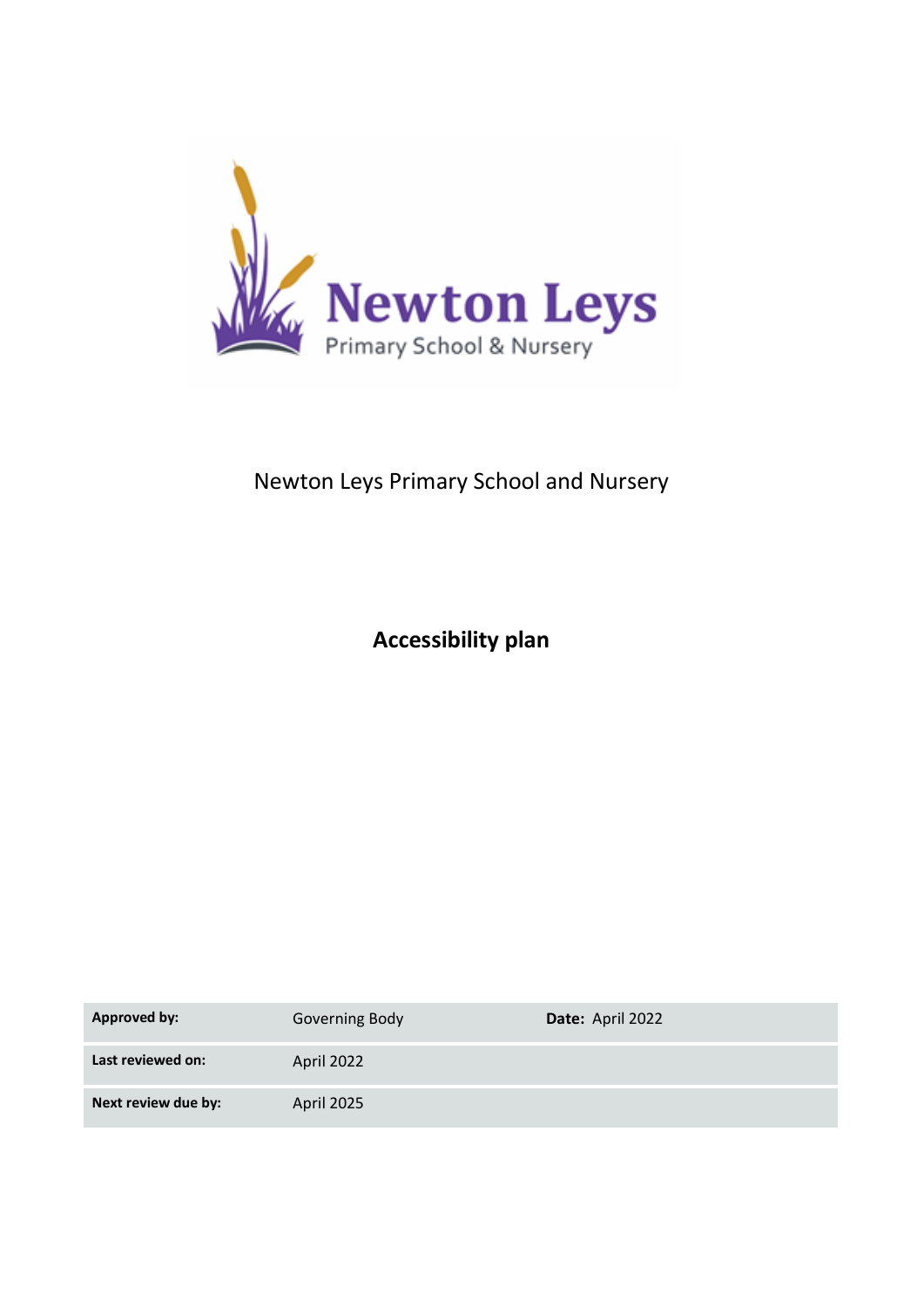## **Contents:**

| <b>Section</b> | <b>Title</b>              | Page |
|----------------|---------------------------|------|
|                | Aims                      | 3    |
|                | Legislation and guidance  | 3    |
| 3.             | <b>Action Plan</b>        | 4    |
| 4.             | Monitoring arrangements   | 6    |
| 5.             | Links with other policies | 6    |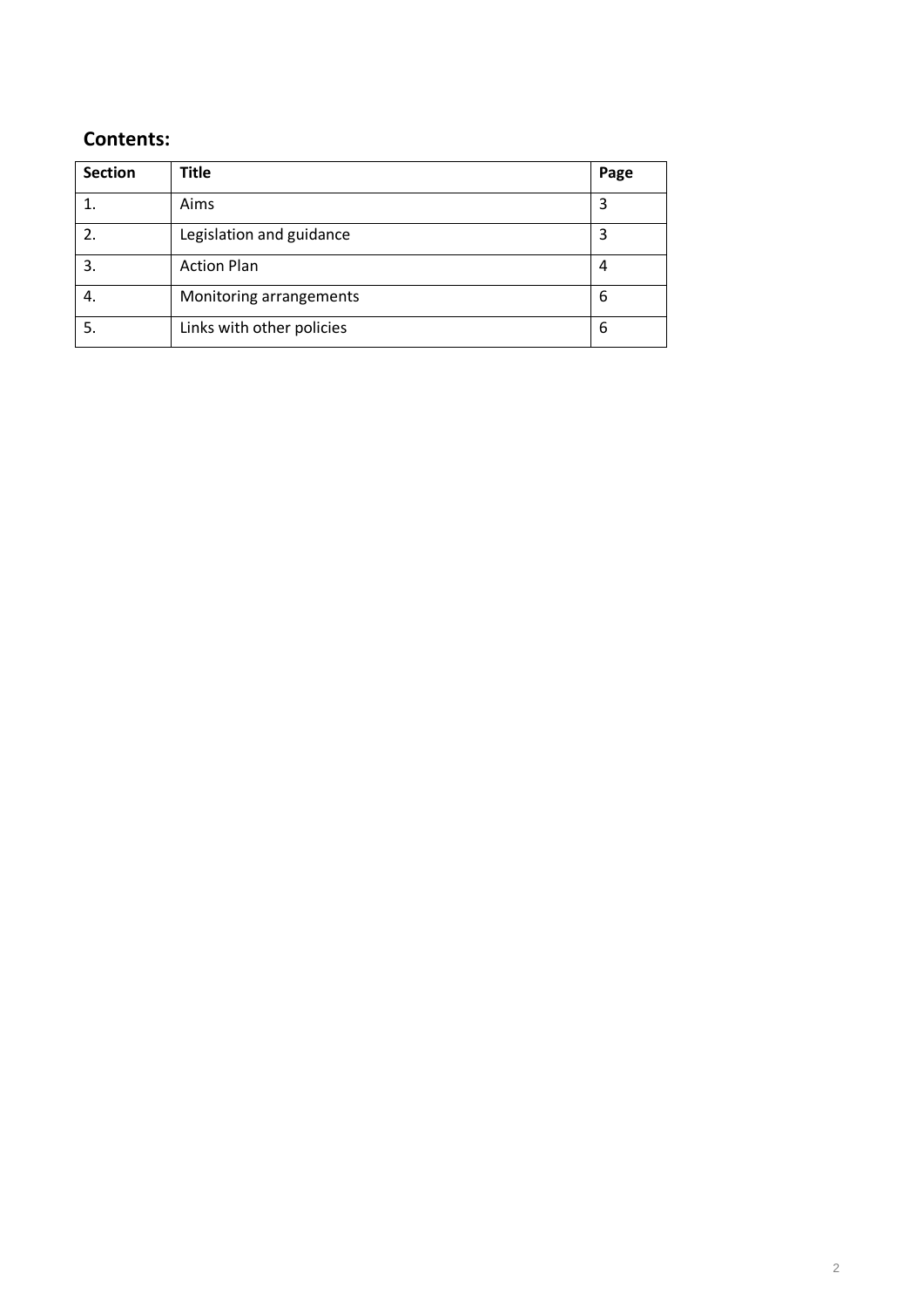#### **1. Aims**

Schools are required under the Equality Act 2010 to have an accessibility plan. At Newton Leys Primary School and Nursery, we believe that every child should have access to a broad, balanced, relevant and differentiated curriculum. This should take account of the individual strengths and needs and should allow each child to fulfil their potential.

The purpose of the plan is to:

- Increase the extent to which disabled pupils can participate in the curriculum
- Improve the physical environment of the school to enable disabled pupils to take better advantage of education, benefits, facilities and services provided
- Improve the availability of accessible information to disabled pupils

Our school aims to treat all its pupils fairly and with respect. This involves providing access and opportunities for all pupils without discrimination of any kind.

We are committed to providing an environment that enables full curriculum access and values all pupils, staff, parents and visitors regardless of their education, physical, sensory, social, spiritual, emotional and cultural needs. We are committed to taking positive action in the spirit of the Equality Act 2010 with regard to disability and developing a culture of inclusion, support and awareness within the school.

The plan will be made available online on the school website, and paper copies are available upon request.

Our school is also committed to ensuring staff are trained in equality issues with reference to the Equality Act 2010, including understanding disability issues.

The school supports any available partnerships to develop and implement the plan.

Our school's complaints procedure covers the accessibility plan. If you have any concerns relating to accessibility in school, the complaints procedure sets out the process for raising these concerns.

We have included a range of stakeholders in the development of this accessibility plan.

# **2. Legislation and guidance**

This document meets the requirements o[f schedule 10 of the Equality Act 2010](http://www.legislation.gov.uk/ukpga/2010/15/schedule/10) and the Department for Education (DfE) [guidance for schools on the Equality Act 2010.](https://www.gov.uk/government/publications/equality-act-2010-advice-for-schools)

The Equality Act 2010 defines an individual as disabled if they have a physical or mental impairment that has a 'substantial' and 'long-term' adverse effect on their ability to undertake normal day to day activities.

Under th[e Special Educational Needs and Disability \(SEND\) Code of Practice](https://www.gov.uk/government/publications/send-code-of-practice-0-to-25), 'long-term' is defined as 'a year or more' and 'substantial' is defined as 'more than minor or trivial'. The definition includes sensory impairments such as those affecting sight or hearing, and long-term health conditions such as asthma, diabetes, epilepsy and cancer.

Schools are required to make 'reasonable adjustments' for pupils with disabilities under the Equality Act 2010, to alleviate any substantial disadvantage that a disabled pupil faces in comparison with non-disabled pupils. This can include, for example, the provision of an auxiliary aid or adjustments to premises.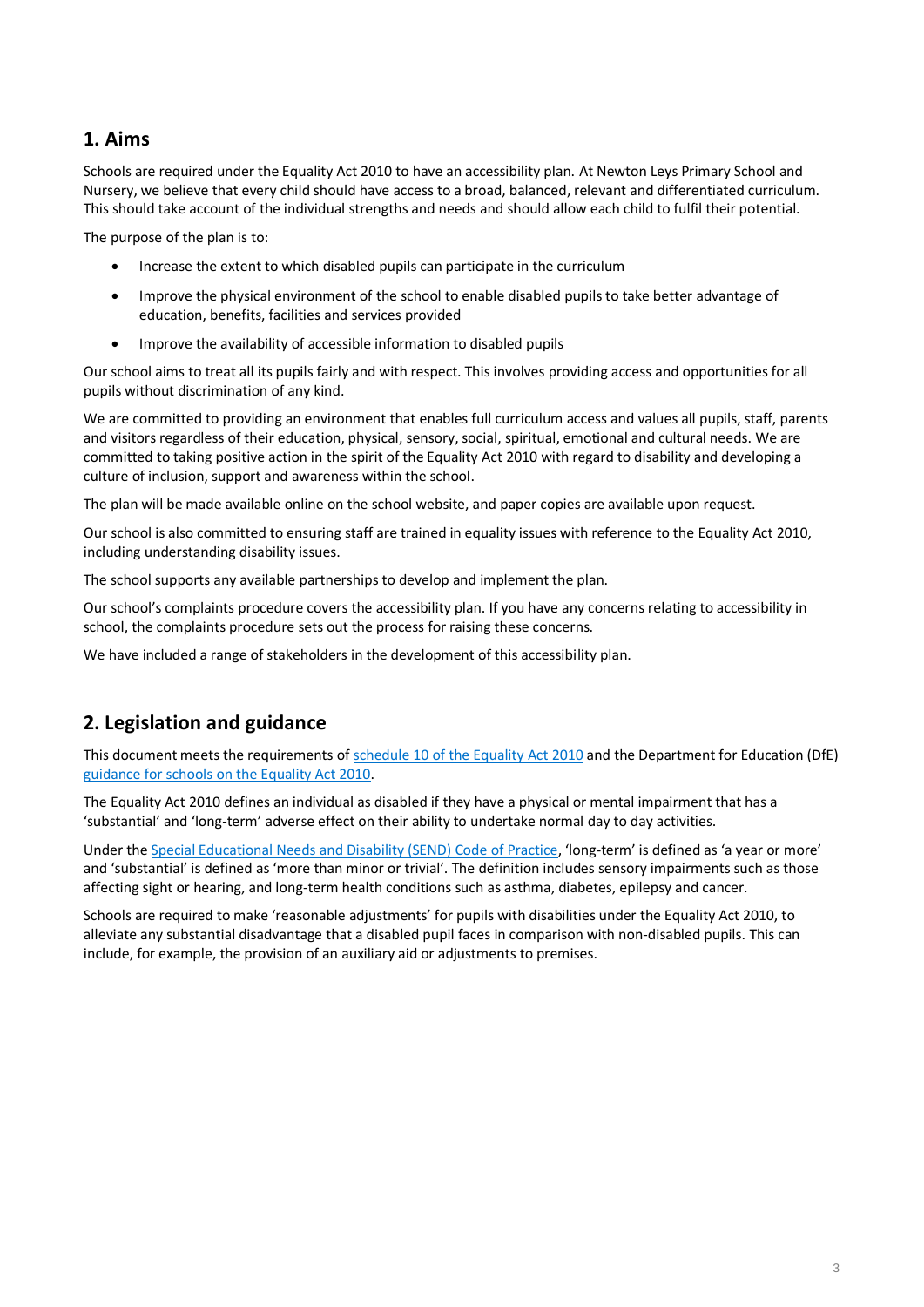# **3. Action plan**

This action plan sets out the aims of our accessibility plan in accordance with the Equality Act 2010.

| <b>AIM</b>                                                                                                        | <b>STRATEGIES</b>                                                                                                                                                                                                                                                                                                                                                                                                                                                                                                                                                                                                                                                                                                                                                                                                                                                                                                                                                                                                                                                                                                                                          | <b>TIMESCALES</b> | <b>SUCCESS MEASURES</b>                                                                                                                                                                                                                                                                                                                                                                                                                                                         |
|-------------------------------------------------------------------------------------------------------------------|------------------------------------------------------------------------------------------------------------------------------------------------------------------------------------------------------------------------------------------------------------------------------------------------------------------------------------------------------------------------------------------------------------------------------------------------------------------------------------------------------------------------------------------------------------------------------------------------------------------------------------------------------------------------------------------------------------------------------------------------------------------------------------------------------------------------------------------------------------------------------------------------------------------------------------------------------------------------------------------------------------------------------------------------------------------------------------------------------------------------------------------------------------|-------------------|---------------------------------------------------------------------------------------------------------------------------------------------------------------------------------------------------------------------------------------------------------------------------------------------------------------------------------------------------------------------------------------------------------------------------------------------------------------------------------|
| To be aware of the<br>access needs of<br>children with<br>disabilities, staff,<br>governors and<br>parents/carers | Ensure staff and governors are aware of access issues<br>$\bullet$<br>Create access plans for individual children with disabilities as part of the SEND<br>process<br>Our school offers a differentiated curriculum for all pupils<br>We use resources tailored to the needs of pupils who require support to access<br>the curriculum<br>Curriculum resources include examples of people with disabilities<br>$\bullet$<br>Curriculum progress is tracked for all pupils, including those with a disability<br>$\bullet$<br>Use a range of communication methods to ensure information for pupils is<br>$\bullet$<br>accessible, for example large print, braille, induction loops, pictorial, or symbolic<br>representations<br>Targets are set effectively and are appropriate for pupils with additional needs<br>The curriculum is reviewed to ensure it meets the needs of all pupils<br>$\bullet$<br>Ensure a PEEP (Personal Emergency Evacuation Plan) is prepared and reviewed if<br>someone at school (pupil or adult) becomes physically impaired<br>Annual reminder to parents/carers to provide feedback or issues regarding<br>accessibility | As required       | SEND objectives are in<br>place<br>Staff are aware of pupils'<br>needs<br>Staff and governors are<br>confident needs are met<br>Wide variety of resources<br>that are inclusive<br>Data assessment and<br>tracking of pupils<br>performance<br>Pupils feel able to<br>participate equally PEEPs<br>in place and amended to<br>reflect change<br><b>Excellent relationships</b><br>with parents/carers who<br>feel informed and<br>confident in the provision<br>for their child |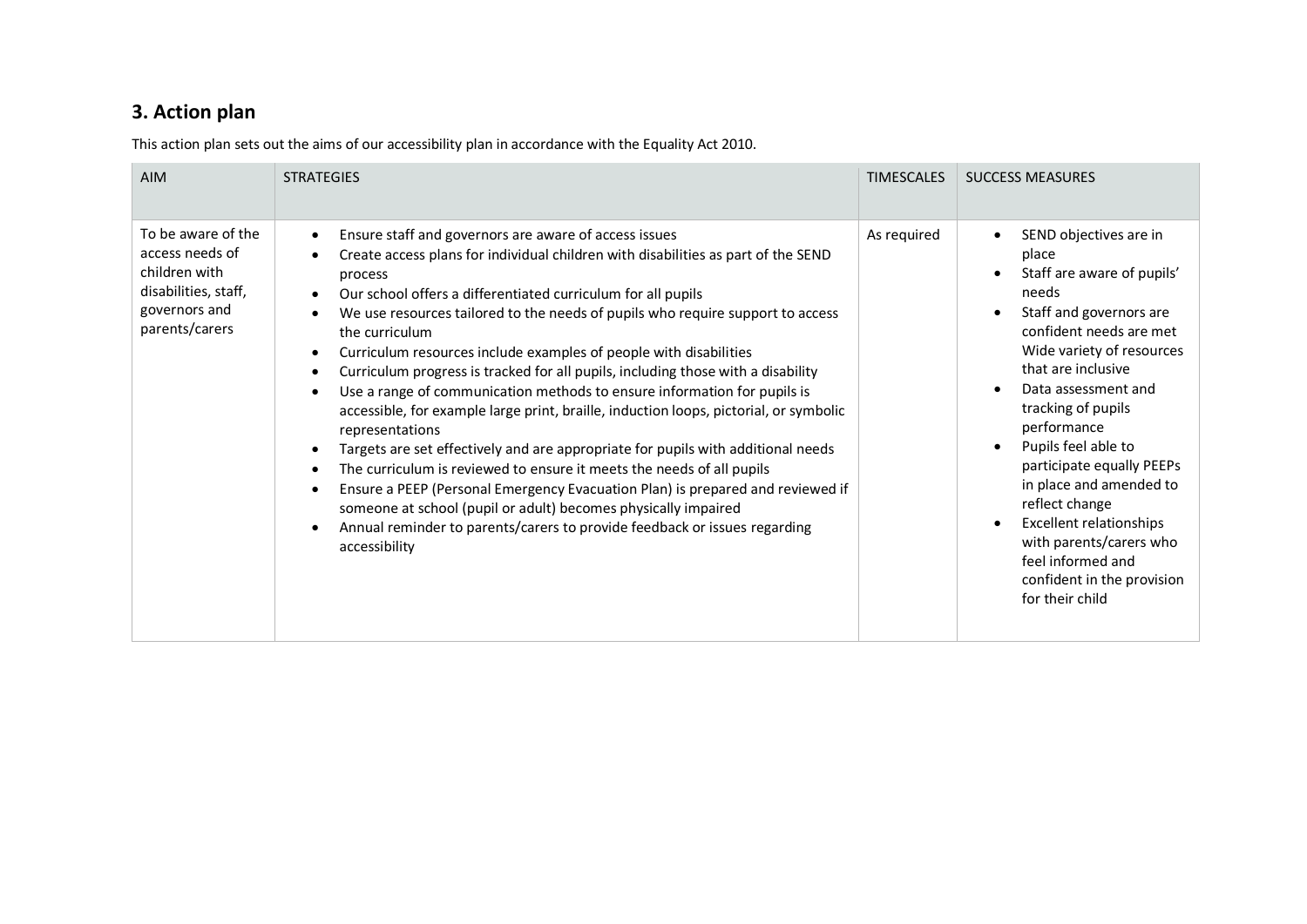| <b>AIM</b>                                                                                                      | <b>STRATEGIES</b>                                                                                                                                                                                                                                                                                                                                | <b>TIMESCALES</b> | <b>SUCCESS MEASURES</b>                                                                                                                                                                                                                                                                                                               |
|-----------------------------------------------------------------------------------------------------------------|--------------------------------------------------------------------------------------------------------------------------------------------------------------------------------------------------------------------------------------------------------------------------------------------------------------------------------------------------|-------------------|---------------------------------------------------------------------------------------------------------------------------------------------------------------------------------------------------------------------------------------------------------------------------------------------------------------------------------------|
| Enriched<br>curriculum<br>accessible for all<br>pupils, including<br>lunchtimes and out<br>of school activities | Ensure venues and means of transport for school trips are vetted for suitability<br>PE curriculum is reviewed to include disability sports<br>Ensure staff and external coaches running out of school clubs, as well as<br>peripatetic music teachers are aware of any additional support that may be<br>needed<br>Identify staff training needs | Ongoing           | All pupils are able to<br>access all school trips and<br>take place in a range of<br>activities<br>All pupils have access to<br>PE and are able to fulfil<br>their potential Pupils with<br>disabilities feel able to<br>participate equally in<br>lunchtime and out of<br>school activities<br>Raised confidence of<br>support staff |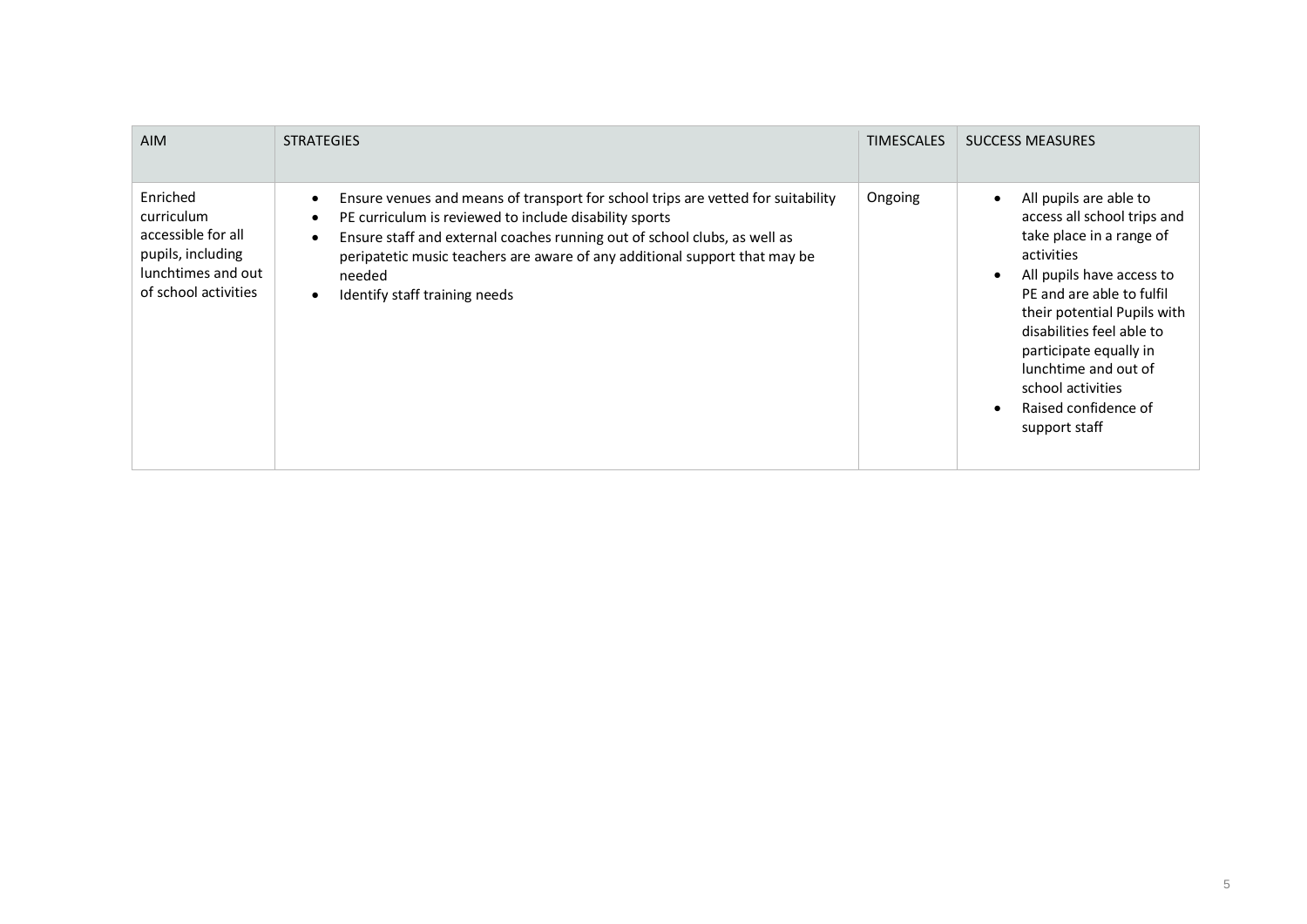| <b>AIM</b>                                                       | <b>STRATEGIES</b>                                                                                                                                                                                                                                                                                                                                                                                                                                                                                                    | <b>TIMESCALES</b>                                                                | <b>SUCCESS MEASURES</b>                                                                                                                                                                                                                                                                                                                                                                                                                                                        |
|------------------------------------------------------------------|----------------------------------------------------------------------------------------------------------------------------------------------------------------------------------------------------------------------------------------------------------------------------------------------------------------------------------------------------------------------------------------------------------------------------------------------------------------------------------------------------------------------|----------------------------------------------------------------------------------|--------------------------------------------------------------------------------------------------------------------------------------------------------------------------------------------------------------------------------------------------------------------------------------------------------------------------------------------------------------------------------------------------------------------------------------------------------------------------------|
| Improve and<br>maintain access to<br>the physical<br>environment | The environment is adapted and maintained to the needs of pupils as required. This<br>includes:<br>Ramps<br>Elevators<br>Evac chair – staff are trained on the use of this<br>Disabled parking bays in staff and visitor car park<br>Disabled toilets<br><b>Exterior lighting</b><br>Yellow paint on step edges<br>Appropriate space and location to support the needs of the individual<br>Ensure staff are aware of the need to keep fire exits and stairwells clear<br>Ensure corridors are clear of obstructions | Annually,<br>and as new<br>children join<br>the school<br>throughout<br>the year | People feel safe in school<br>and the school grounds<br>Monitoring with the<br>annual health and safety<br>premises check<br>Regular checking and<br>maintenance of<br>equipment Steps are<br>painted yellow and<br>parking spaces clearly<br>labelled in staff car park<br>Adults and pupils with<br>disabilities have safe exits<br>from school<br>Fire drills and practice<br>delivered without issue<br>People with disabilities<br>can move smoothly<br>around the school |